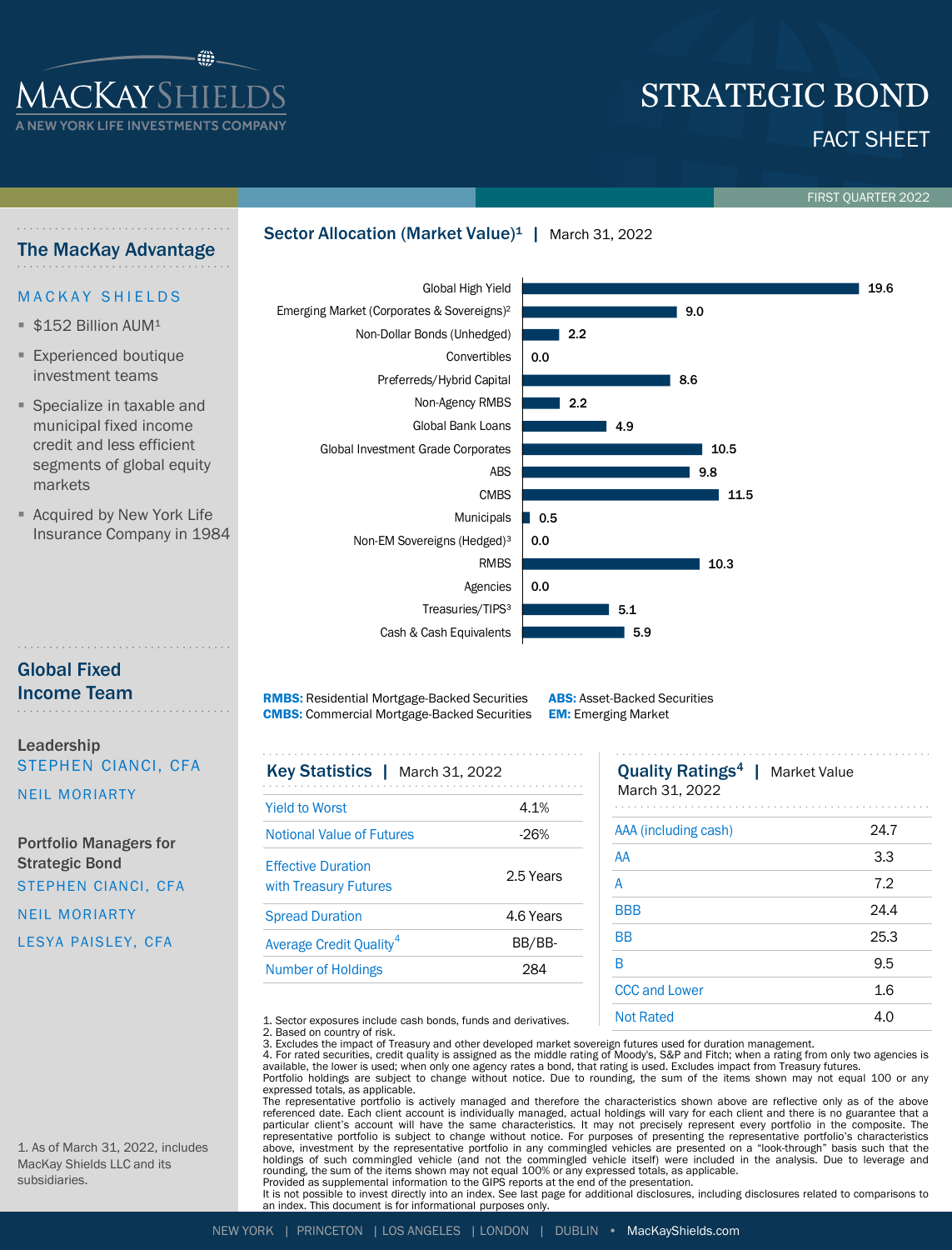# Relative Sector Exposure  $(\%)^1$

Contribution to Spread Duration │ March 31, 2022



# Relative Quality Exposure (%)<sup>2</sup>

Contribution to Spread Duration │ March 31, 2022



1. Sector exposures include cash bonds, funds and derivatives.

2. For rated securities, credit quality is assigned as the middle rating of Moody's, S&P and Fitch; when a rating from only two agencies is available, the lower is used; when only one agency rates a bond, that rating is used. Excludes impact from Treasury futures.

RMBS = Residential Mortgage-Backed Securities; CMBS = Commercial Mortgage-Backed Securities; ABS = Asset-Backed Securities; EM = Emerging Market The representative portfolio is actively managed and therefore the characteristics shown above are reflective only as of the above referenced date. Each client account is individually managed, actual holdings will vary for each client and there is no guarantee that a particular client's account will have the same characteristics. It may not precisely represent every portfolio in the composite. The representative portfolio is subject to change without notice. For purposes of presenting the representative portfolio's characteristics above, investment by the representative portfolio in any commingled vehicles are presented on a "look-through" basis such that the holdings of such commingled vehicle (and not the commingled vehicle itself) were included in the analysis. Due to leverage and rounding, the sum of the items shown may not equal 100% or any expressed totals, as applicable.

Provided as supplemental information to the GIPS reports at the end of the presentation.

It is not possible to invest directly into an index. See last page for additional disclosures, including disclosures related to comparisons to an index. This document is for informational purposes only.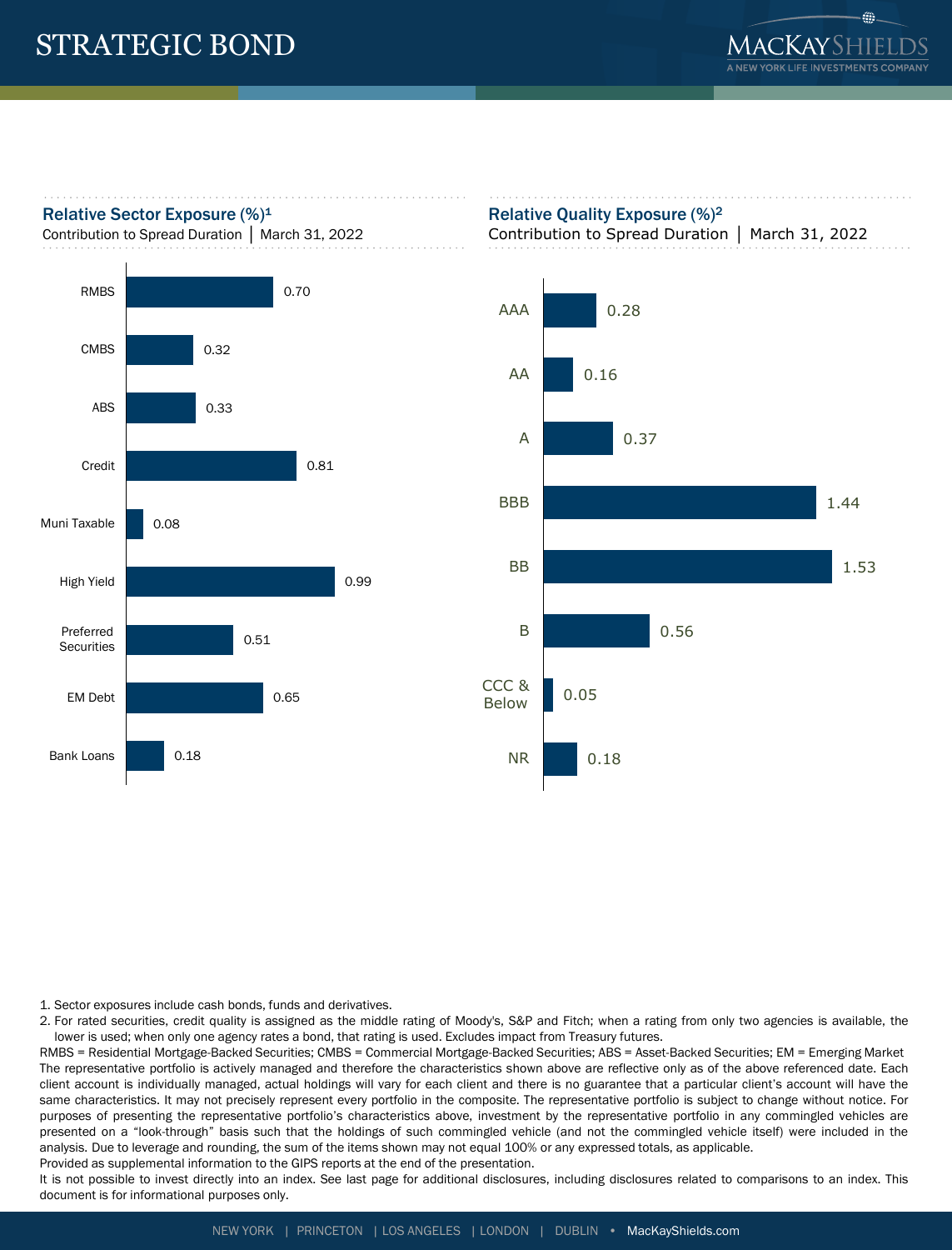# STRATEGIC BOND

⊕



# 



# **Duration Distribution** | In Years | March 31, 2022 **Regions |** % Market Value



|                          | March 31, |       |  |  |  |  |
|--------------------------|-----------|-------|--|--|--|--|
|                          | 2022      | 2021  |  |  |  |  |
| <b>DEVELOPED MARKETS</b> |           |       |  |  |  |  |
| <b>CANADA</b>            | 0.8       | 1.0   |  |  |  |  |
| <b>EUROPE</b>            | 4.2       | 0.6   |  |  |  |  |
| <b>UNITED KINGDOM</b>    | 2.1       | 1.4   |  |  |  |  |
| <b>UNITED STATES</b>     | 83.2      | 90.7  |  |  |  |  |
| <b>OTHER</b>             | 0.6       | 0.3   |  |  |  |  |
| <b>EMERGING MARKETS</b>  | 9.0       | 6.0   |  |  |  |  |
| <b>TOTAL</b>             | 100.0     | 100.0 |  |  |  |  |

### 1. Portfolio data excludes the use of futures

The representative portfolio is actively managed and therefore the characteristics shown above are reflective only as of the above referenced date. Each client account is individually managed, actual holdings will vary for each client and there is no guarantee that a particular client's account will have the same characteristics. It may not precisely represent every portfolio in the composite. The representative portfolio is subject to change without notice. For purposes of presenting the representative portfolio's characteristics above, investment by the representative portfolio in any commingled vehicles are presented on a "look-through" basis such that the holdings of such commingled vehicle (and not the commingled vehicle itself) were included in the analysis. Due to leverage and rounding, the sum of the items shown may not equal 100% or any expressed totals, as applicable.

Provided as supplemental information to the GIPS reports at the end of the presentation.

It is not possible to invest directly into an index. See last page for additional disclosures, including disclosures related to comparisons to an index. This document is for informational purposes only.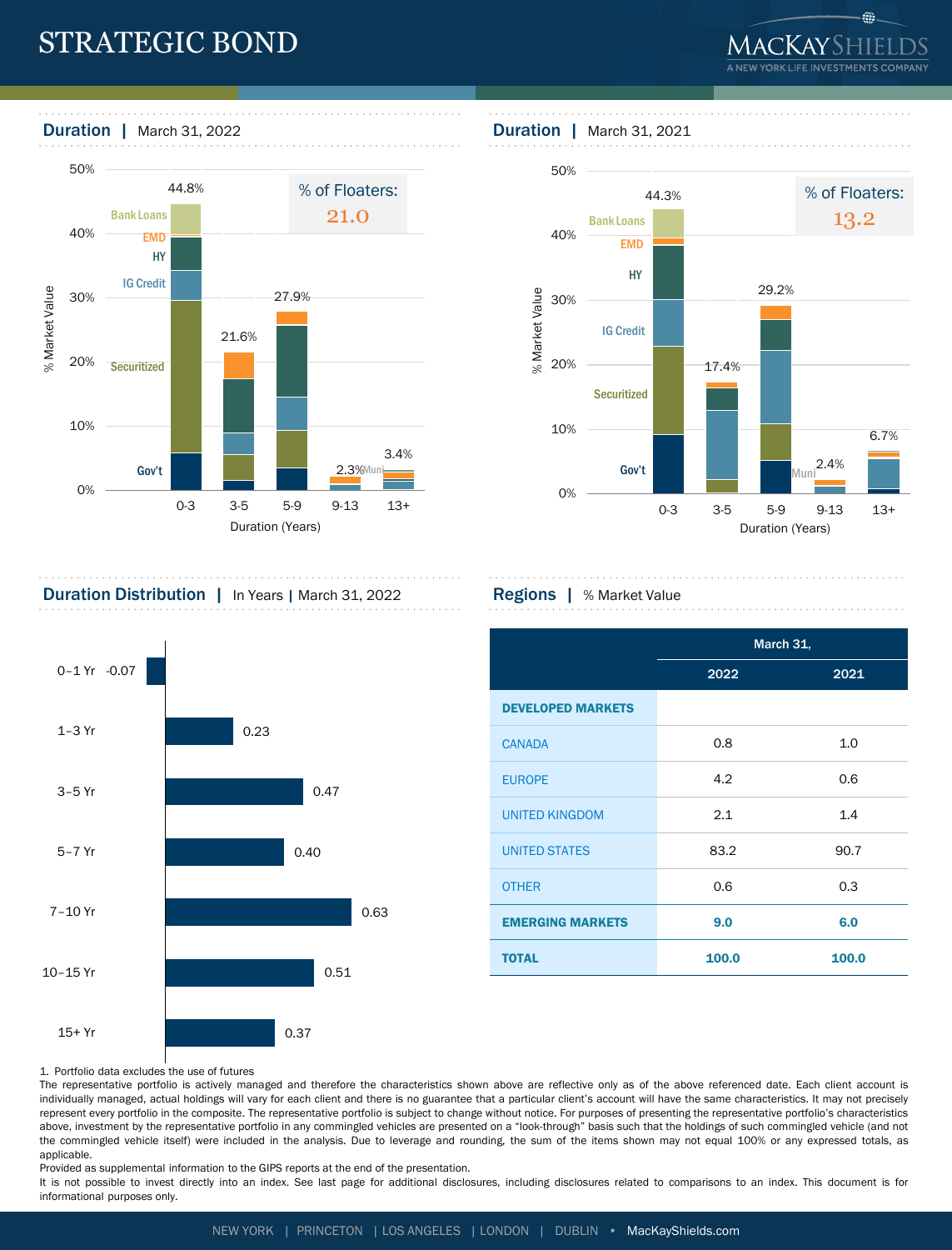

## Composite Disclosures

| Period           | MacKay<br><b>Shields</b><br><b>Composite</b><br><b>Gross Returns Net Returns</b><br>(%) | MacKay<br><b>Shields</b><br><b>Composite</b><br>(%) | ICE LIBOR 3-<br>Month Index $1$<br><b>Returns</b><br>(%) | Bloomberg U.S. Composite ICE LIBOR 3-<br>Aggregate<br>Index <sup>2</sup> Returns<br>(%) | 3-Yr St<br>Dev<br>$(\%)$ | Month Index $1$<br>3-Yr St Dev<br>(%) | <b>Bloomberg</b><br>U.S.<br>Aggregate<br>Index <sup>2</sup><br>3-Yr St Dev<br>(%) | No. of<br>Accts. | <b>Composite</b><br><b>Assets</b><br>(\$Mil) | Firm<br>Assets<br>(\$Mil) | Internal<br><b>Dispersion</b><br>(%) |
|------------------|-----------------------------------------------------------------------------------------|-----------------------------------------------------|----------------------------------------------------------|-----------------------------------------------------------------------------------------|--------------------------|---------------------------------------|-----------------------------------------------------------------------------------|------------------|----------------------------------------------|---------------------------|--------------------------------------|
| 2022 (Thru 3/31) | $-3.3$                                                                                  | $-3.4$                                              | 0.1                                                      | $-5.9$                                                                                  | 5.4                      | 0.3                                   | 4.0                                                                               | 6                | 2,129                                        | 151.937                   | N/A                                  |
| 2021             | 2.7                                                                                     | 2.0                                                 | 0.2                                                      | $-1.5$                                                                                  | 5.3                      | 0.3                                   | 3.4                                                                               | 6                | 2.283                                        | 163.646                   | 0.4                                  |
| 2020             | 6.8                                                                                     | 6.2                                                 | 0.7                                                      | 7.5                                                                                     | 5.4                      | 0.2                                   | 3.4                                                                               |                  | 2,319                                        | 153,995                   | 0.8                                  |
| 2019             | 7.8                                                                                     | 7.2                                                 | 2.4                                                      | 8.7                                                                                     | 1.7                      | 0.2                                   | 2.9                                                                               | 8                | 2,899                                        | 131,978                   | 0.3                                  |
| 2018             | $-0.6$                                                                                  | $-1.2$                                              | 2.3                                                      | 0.0                                                                                     | 2.8                      | 0.2                                   | 2.8                                                                               | 10               | 3.184                                        | 107.467                   | 0.3                                  |
| 2017             | 5.6                                                                                     | 4.9                                                 | 1.2                                                      | 3.5                                                                                     | 3.6                      | 0.1                                   | 2.8                                                                               | 10               | 3.624                                        | 98.098                    | 0.4                                  |
| 2016             | 8.3                                                                                     | 7.6                                                 | 0.7                                                      | 2.6                                                                                     | 3.9                      | 0.1                                   | 3.0                                                                               | 9                | 2.417                                        | 94.540                    | 0.9                                  |
| 2015             | $-2.3$                                                                                  | $-2.9$                                              | 0.3                                                      | 0.5                                                                                     | 3.7                      | 0.0                                   | 2.9                                                                               | 10               | 3,889                                        | 89,196                    | 0.6                                  |
| 2014             | 2.3                                                                                     | 1.7                                                 | 0.2                                                      | 6.0                                                                                     | 3.8                      | 0.0                                   | 2.6                                                                               | 8                | 3,883                                        | 91,626                    | 0.7                                  |
| 2013             | 4.8                                                                                     | 4.1                                                 | 0.3                                                      | $-2.0$                                                                                  | 5.3                      | 0.0                                   | 2.7                                                                               | 6                | 1,680                                        | 80.331                    | 0.0                                  |
| 2012             | 15.2                                                                                    | 14.5                                                | 0.4                                                      | 4.2                                                                                     | 5.9                      | 0.0                                   | 2.4                                                                               | $\leq 5$         | 697                                          | 78,371                    | 0.4                                  |

### 1. ICE LIBOR 3-Month Index

### 2. Bloomberg Aggregate Index

The Strategic Bond Composite includes all discretionary strategic bond accounts managed with similar objectives for a full month, including those accounts no longer with the firm. Strategic Bond is a total return strategy that seeks to exploit opportunities in the global bond markets through a process of multisector asset allocation. The strategy invests primarily in debt securities and debt-related derivative instruments offering relatively attractive current market yields based on current and projected economic and market conditions. This investment strategy will not borrow to purchase securities but may engage in short selling or enter into transactions with implied leverage. The strategy may also include derivatives, such as futures, to try to manage interest rate risk or reduce the risk of loss of (that is, hedge) certain of its holdings. The Strategic Bond Composite used to be named the Unconstrained Bond Composite and, before that, the Flexible Bond Fund Composite. As of 1/1/2016, the definition of the Strategic Bond Composite was changed, going forward, to exclude accounts whose investment objectives establish targets verse market benchmarks as their primary benchmark. Composite performance reflects reinvestment of income and dividends and is a market-weighted average of the time-weighted return, before advisory fees and related expenses, of each account for the period since inception. Policies for valuing investments, calculating performance, and preparing GIPS reports are available upon request. GIPS® is a registered trademark of CFA Institute. CFA Institute does not endorse or promote this organization, nor does it warrant the accuracy or quality of the content contained herein. Performance is expressed in US Dollars. The composite creation and inception date is 1/1/10. Advisory fees, which are described in the firm's ADV, Part 2A, and related expenses will reduce returns. For example, in flat markets a .60% annual investment advisory fee, our highest fee, applied quarterly, would have the effect of reducing the annual compound return by .60% in the first year and by a cumulative 3.04% in the fifth year. All portfolios in the composite are fee-paying portfolios. There can be no assurance that the rate of return for any account within a composite will be the same as that of the composite presented. Past performance is not indicative of future results.

MacKay Shields LLC, an SEC-registered investment adviser, claims compliance with the Global Investment Performance Standards (GIPS®) and has prepared and presented this report in compliance with the GIPS standards. The firm has been independently verified from January 1, 1988 through December 31, 2021. The verification report is available upon request. A firm that claims compliance with the GIPS standards must establish policies and procedures for complying with all the applicable requirements of the GIPS standards. Verification provides assurance on whether the firm's policies and procedures related to composite and pooled fund maintenance, as well as the calculation, presentation, and distribution of performance, have been designed in compliance with the GIPS standards and have been implemented on a firm-wide basis. Verification does not provide assurance on the accuracy of any specific performance report. A list including composite descriptions, pooled fund descriptions for limited distribution pooled funds, and broad distribution funds is available upon request. The strategy is intended to achieve the highest absolute and risk adjusted return without adhering to a particular benchmark. The Bloomberg Aggregate Index and ICE LIBOR 3-Month Index are shown as additional information. Indices do not incur management fees, transaction costs or other operating expenses. Investments cannot be made directly into an index. Internal dispersion is calculated using the equalweighted standard deviation of annual gross returns of those portfolios that were included in the composite for the entire year. The three-year annualized standard deviation measures the variability of the composite gross returns and the index returns over the preceding 36-month period. The standard deviation is not presented for periods prior to 2012 because the composite did not have a three-year track record.